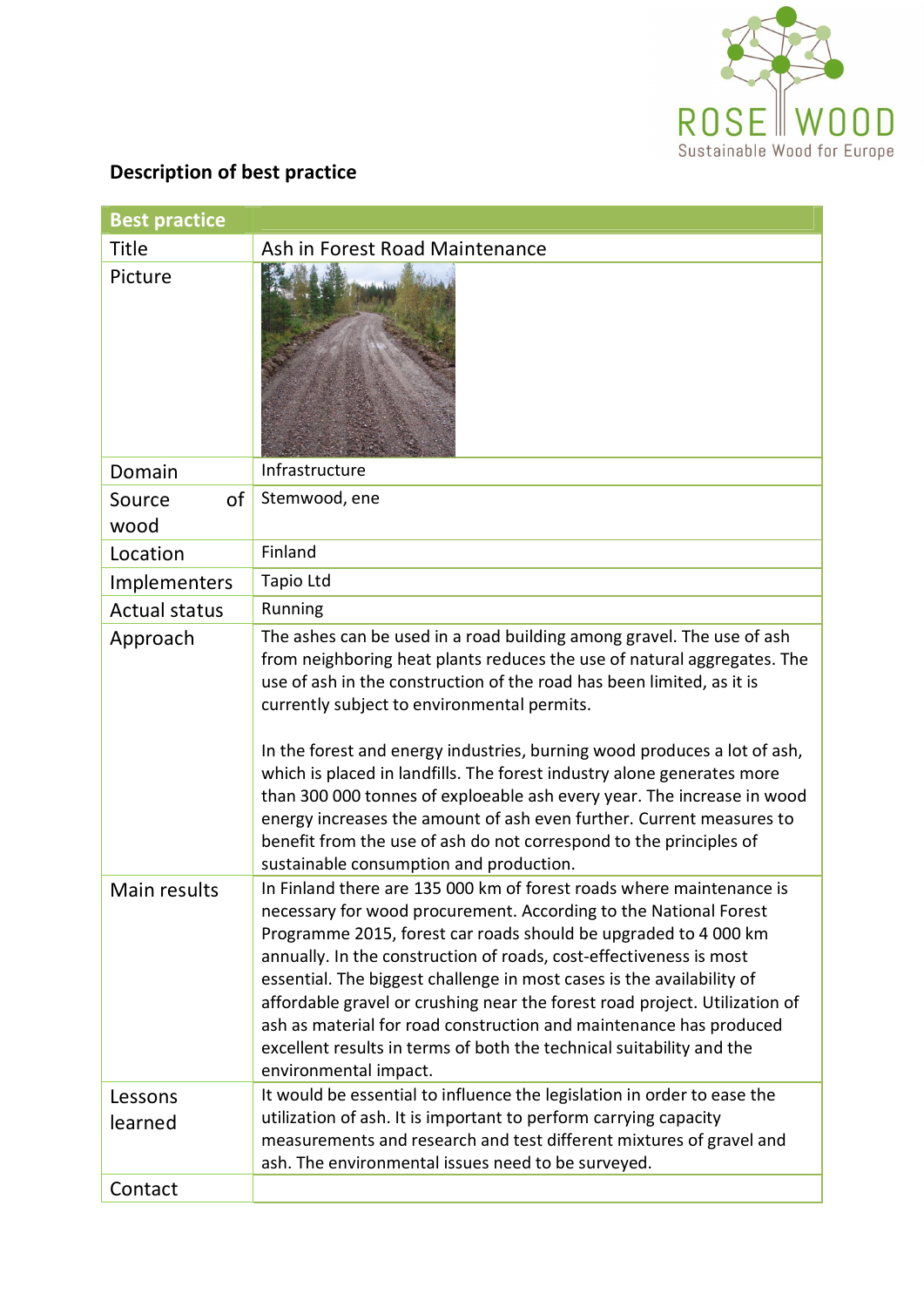

| information |                                                                                     |
|-------------|-------------------------------------------------------------------------------------|
|             | Link to website   https://tapio.fi/konsultointi/tuhka-tienrakennuksen-materiaalina/ |
| Code        | <b>BP FI 01</b>                                                                     |